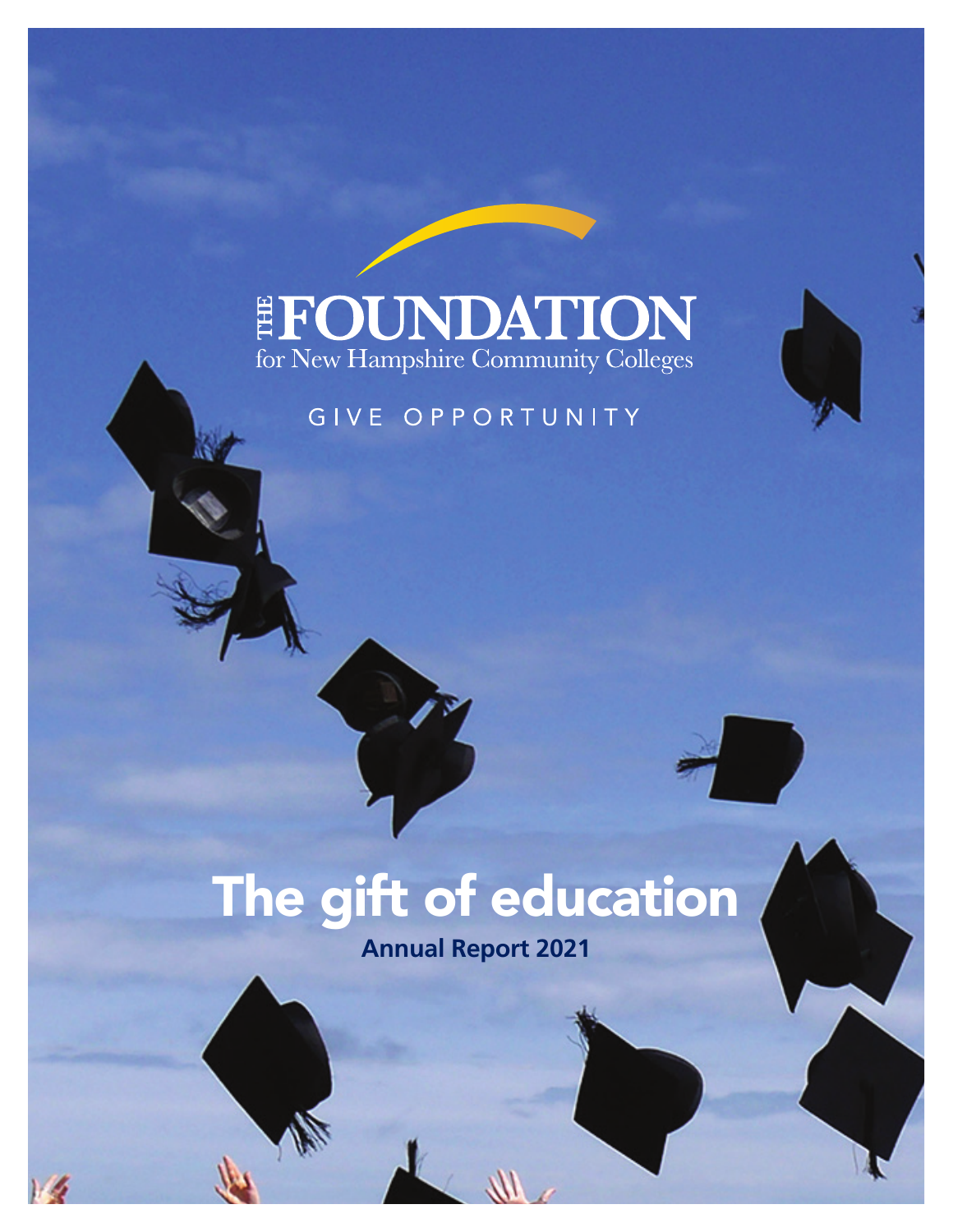### Letters of Appreciation



*"I lost my mother when I was 15 to cancer. She was only 37. This changed my entire life,*  as you can imagine. I never left her side when she was sick, which meant I spent much of *my time in the hospital, cancer center and hospice facility. That is when I fell in love with nursing. Since her passing, I have attained my LNA and EMT licenses. I will graduate from the Great Bay Community College nursing program in May 2022. It has been a long journey and I am so ready to accomplish this huge goal in life!"* 

**- Katie C., Exeter Area Scholarship Fund recipient**



*"As someone who grew up in the foster system, I don't have a lot. Giving me this free course is a really big help and I really appreciate it. It motivated me to enroll at Manchester Community College and start a path to a career. After two years here, I'm going to transfer to a university and get another two years in for psychology, and then I'm going to go back for two more years for social work. I want to be a therapist and social worker."*

**- Savahna B., Gift to the Class of 2021 recipient**

### Letter from the Executive Director

Over the past year, we have witnessed and been part of many large and small shifts in our daily lives – some temporary and others possibly more long term. In higher education, I have been inspired by how nimbly our students, faculty and staff met the challenges of these shifts – including learning and teaching remotely. I have also been inspired by the internal and external support to keep everyone safe, healthy and on an educational pathway.

The Foundation has been in a solid position to play a role in these efforts. We partnered with college leadership to launch an inaugural annual appeal. Your support combined with new Fund activity helped us raise over \$1M for the first time in our history. This generosity enabled us to provide scholarships to 590 more students than the year prior and increase financial support by nearly 11%.

The "Gift to the Class of 2021" was coupled with many other local efforts, including emergency aid, food drives, counseling, and advising. These examples help demonstrate our commitment to "give opportunity" to all individuals who physically and virtually walk through the doors at our seven community colleges.

We are in the business of building a culture of philanthropy for one reason only; creating access for our students. I wish you could read the handwritten notes and emails we receive weekly from our scholarship recipients. They tell stories of perseverance and gratitude, much like Katie and Savahna's stories referenced on this page.

On behalf of the Foundation Board, CCSNH Trustees and our seven community colleges, thank you for giving opportunity to students across New Hampshire.

Tim Allison, Executive Director tallison@ccsnh.edu | 603.230.3520

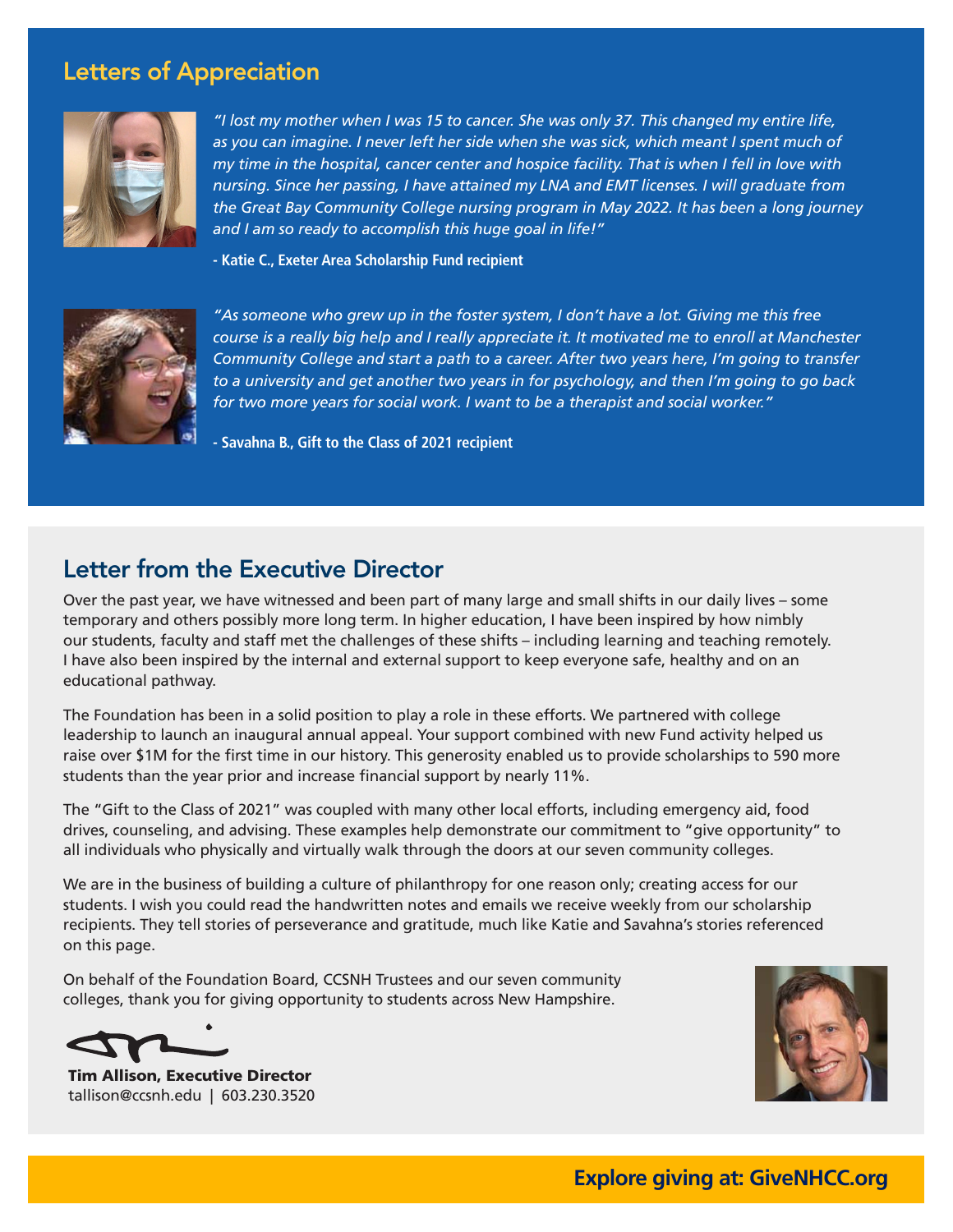### The Gift to the Class of 2021 and the Sumbers of the Numbers

# 1,200+ **NH high school grads enrolled with free class**

Earlier this year, our Foundation partnered with the New Hampshire Charitable Foundation to commit \$1 million to help students on educational pathways across the state.

The initiative, known as the Gift to the Class of 2021, empowered more than 1,200 New Hampshire high school seniors to enroll in our community colleges this fall. The pandemic curtailed many students' educational plans and aspirations — but the class gift helped young people get back on track. The gift provided one three-credit course to 2021 graduates of any NH high school.

We will assess and measure the impact of this initiative, which will help inform strategies for the coming year.

### Foundation Board of Directors

Michelle M. Arruda, Esq., Contoocook Judy Burrows, Pembroke Kathleen Cook, Manchester Andrew Cunningham, Etna Dr. Diane Davis, Canterbury Stephen J. Ellis, Pittsburg Paulette Faggiano, Manchester Paul J. Holloway, Rye Lucille Jordan, NCC President, Ex-Officio Dr. Edward R. MacKay, Durham Dr. Gretchen Mullin-Sawicki, NHTI President, Ex-Officio Michael O'Rourke, Hollis Dr. Mark Rubinstein, CCSNH Chancellor, Ex-Officio Rob Taylor, Meriden Alfred Williams, RVCC President, Ex-Officio

\$6M **total assets under management**

# 130

**scholarship funds working in support of the colleges**

## \$579K

**awarded in scholarships**

1090 **students benefitting from direct financial support**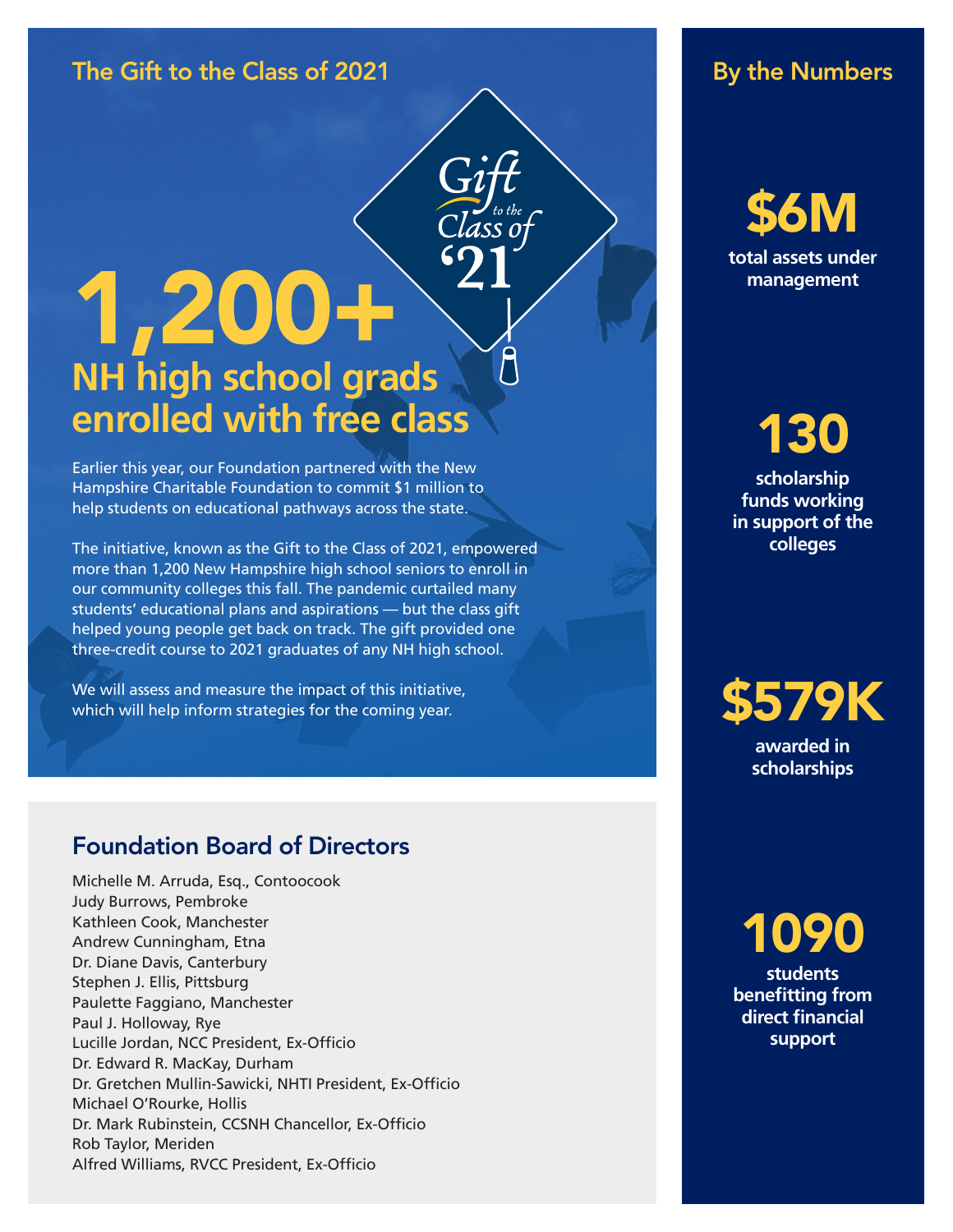### Statement of Activities and Changes in Net Assets Year ended June 30, 2021

|                                   | 2021          | 2020        |
|-----------------------------------|---------------|-------------|
| <b>Revenue and other support:</b> |               |             |
| Contributions                     | 805,653<br>S. | \$721,727   |
| In-kind revenue                   | 438,340<br>S. | 421,819     |
| Interest and dividend income      | 96,512<br>S   | 90.694      |
| Realized and unrealized gains     | \$1,313,268   | 1,674       |
|                                   | \$2,653,773   | \$1,235,914 |

| <b>Expenses</b>                   |             |             |
|-----------------------------------|-------------|-------------|
| Program                           | \$740,564   | \$681,126   |
| <b>General and administrative</b> | \$236,449   | \$214,104   |
| <b>Fundraising</b>                | 90,585      | \$154,117   |
|                                   | \$1,067,598 | \$1,049,347 |

| Increase in net assets        | \$1,586,175 | 186,567     |
|-------------------------------|-------------|-------------|
|                               |             |             |
| Net assets, beginning of year | \$4,422,590 | \$4,236,023 |
| Net assets, end of year       | \$6,008,765 | \$4,422,590 |

Full audited financial statements are available [online](https://givenhcc.org/about/financials-reports/).

### Impact Stories



**Carol Robbins** River Valley Community College Associate of Science, Industrial Electronics Technology

[Read more](https://givenhcc.org/encouraged-by-an-rvcc-instructor-carol-robbins-pursues-a-path-towards-a-career-as-a-senior-economist/)



**Mat Dann** Lakes Region Community College Associate of Applied Science, Fire Science

[Read more](https://givenhcc.org/from-emt-to-l-a-based-producer-an-unexpected-pathway-inspired-by-an-instructor-who-recognized-his-gift/)

### In Memoriam

We mourn the passing of three devoted and cherished members of our Foundation community. Each of these leaders played a pivotal role in expanding access to support of our students and developing the culture of philanthropy across the community college system. We are grateful for their leadership and our thoughts are with their family and friends.

#### **Paul Boucher (1945-2021)**

served on The Foundation's Board of Directors since May 2007, bringing his extensive banking and financial experience to his role as Treasurer. He loved his Upper Valley community and will be missed on the campus of River Valley Community College. [Read more](https://www.legacy.com/us/obituaries/vnews/name/paul-boucher-obituary?pid=199001312)

#### **Amy Ireland Bourgault**

**(1966-2021)** worked in the NH State House for many years before serving as Executive Director for The Foundation from 2005-2014, and later Interim Director at NH Kids Count and NH Hunger Solutions. Amy was devoted to her family and her Concord community. [Read more](https://www.legacy.com/us/obituaries/concordmonitor/name/amy-bourgault-obituary?pid=198106378)

#### **Pamela McDonald (1947-2021)**

was The Foundation's first executive director. Pam had a long career in nonprofit development, working to strengthen organizations by providing their staff, board members, and volunteers the skills to raise resources to build, change and save lives. [Read more](https://www.legacy.com/us/obituaries/concordmonitor/name/pamela-mcdonald-obituary?pid=199085882)